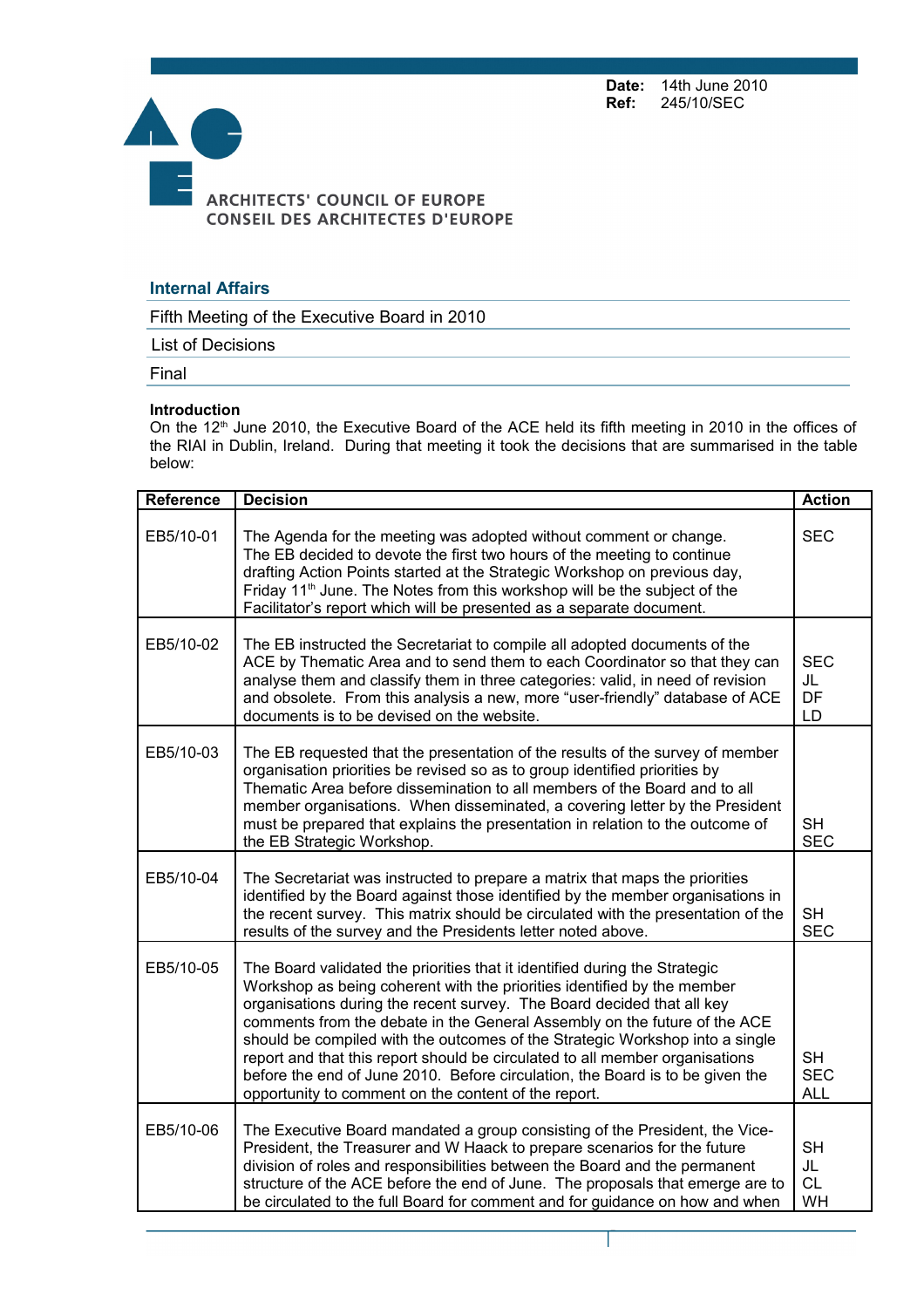Internal Affairs Fifth Meeting of the Executive Board in 2010 List of Decisions Final

|           | they should be disseminated to member organisations.                                                                                                                                                                                                                                                                                                                                                                                                                                                                                                                                                                                                                                                                                                                                                                                                                                                                                                                                                                                                                                                                                                                                                                                                                                                                                                                                          | <b>SEC</b> |
|-----------|-----------------------------------------------------------------------------------------------------------------------------------------------------------------------------------------------------------------------------------------------------------------------------------------------------------------------------------------------------------------------------------------------------------------------------------------------------------------------------------------------------------------------------------------------------------------------------------------------------------------------------------------------------------------------------------------------------------------------------------------------------------------------------------------------------------------------------------------------------------------------------------------------------------------------------------------------------------------------------------------------------------------------------------------------------------------------------------------------------------------------------------------------------------------------------------------------------------------------------------------------------------------------------------------------------------------------------------------------------------------------------------------------|------------|
| EB5/10-07 | The Executive Board recalled that a firm decision had been taken at the time<br>of the negotiation of the retirement of the Secretary General that no<br>replacement would be sought during 2010 and that transitional arrangements<br>would be agreed to ensure the day-to-day management of ACE affairs. The<br>transfer of all duties and responsibilities of the Secretary General into the job<br>description of the Director, A Joyce has ensured this necessary continuity. It<br>recalled that this earlier decision had been taken in order to ensure good<br>financial management of the ACE.                                                                                                                                                                                                                                                                                                                                                                                                                                                                                                                                                                                                                                                                                                                                                                                       | <b>SEC</b> |
| EB5/10-08 | The EB adopted the decisions of the previous meeting (EB4/10) with<br>agreement that the comments sent by CL should be incorporated before<br>circulation to the member organisations.                                                                                                                                                                                                                                                                                                                                                                                                                                                                                                                                                                                                                                                                                                                                                                                                                                                                                                                                                                                                                                                                                                                                                                                                        | <b>SEC</b> |
| EB5/10-09 | The EB commented on the draft decisions of the General Assembly, stating<br>that there will be a need, in the notes of the meeting, for a post-meeting note<br>after decision D-AG1/10-6, that will inform the member organisations of the<br>decision of the EB to agree to hold a special meeting in September 2010 that<br>will allow for full input to the proposed future priorities and structure of the<br>ACE. In addition, a mention of the full and informative report of the President<br>on the steps taken since the General Assembly in November 2009, should be<br>added to decision D-AG1/10-3. -With these comments the decisions of the<br>General Assembly were approved for circulation.                                                                                                                                                                                                                                                                                                                                                                                                                                                                                                                                                                                                                                                                                  | <b>SEC</b> |
| EB5/10-10 | The Executive Board considered the list of invitations to external meetings and<br>decided that the persons named in the list below should represent the ACE.<br>Where the Board decided that the ACE should not be represented, it is noted<br>as such:                                                                                                                                                                                                                                                                                                                                                                                                                                                                                                                                                                                                                                                                                                                                                                                                                                                                                                                                                                                                                                                                                                                                      |            |
|           | 15 <sup>th</sup> June<br>International workshop on building airtightness (No representation)<br>16 <sup>th</sup> & 17 <sup>th</sup> June Shelter Project -Kick off Steering Committee - Paris (A Joyce)<br>18 <sup>th</sup> & 19 <sup>th</sup> June Work Group Education in Dubrovniek (A Joyce)<br>21 <sup>st</sup> June:<br>Housing Informal Ministerial, Toledo (L Dunet)<br>22 <sup>nd</sup> June:<br>Urban Development Informal Ministerial, Toledo (L Dunet)<br>23rd June:<br>Future of Cities Conference, Paris (No representation)<br>24th June:<br>Construction Information Platform - 2 <sup>nd</sup> Monitoring and Steering<br>Group Meeting, Brussels (A Joyce)<br>29 <sup>th</sup> June<br>EHF (European Housing Forum) Lecture (A Joyce)<br>8 <sup>th</sup> July General Assembly of the Energy Efficient Buildings Association<br>(P Benuska or P Cadima to be delegated, if available)<br>4 <sup>th</sup> to 8 <sup>th</sup> Sept<br>Chania 2010 - Heads of Schools of Architecture and ENHSA<br>(J Leyssens, D Borak, A Joyce and possibly, W Haack)<br>17th & 18th Sept: BAK General Assembly - Invitation (S Harrington)<br>20th Sept:<br>EHF Meeting - Brussels (A Joyce)<br>12th October:<br>ECCREDI Council Meeting - Brussels (A Joyce)<br>$12th$ to $14th$ Oct<br>IQPC Conference on Façade Design, Engineering & Delivery Europe<br>- Frankfurt (No representation) | <b>SEC</b> |
| EB5/10-11 | The EB requested that the Secretariat inform the ACE member organisations<br>in both Sweden and Cyprus that their delegations to the Director General<br>meeting in Madrid in April spoke out against any mention of architecture in the<br>Toledo Declarations on Housing and on Urban Development. They are to be<br>asked if they can contact the relevant ministries to discover why and to seek to<br>influence them to support the inclusion of architecture in the future.                                                                                                                                                                                                                                                                                                                                                                                                                                                                                                                                                                                                                                                                                                                                                                                                                                                                                                             | <b>SEC</b> |
| EB5/10-12 | The EB agreed that the President should write a letter, in consultation with the<br>Treasurer, to the member organisations alerting them to the difficult financial<br>situation that faces the ACE in 2011 and in subsequent years in order that they                                                                                                                                                                                                                                                                                                                                                                                                                                                                                                                                                                                                                                                                                                                                                                                                                                                                                                                                                                                                                                                                                                                                        |            |

Page 2 sur 4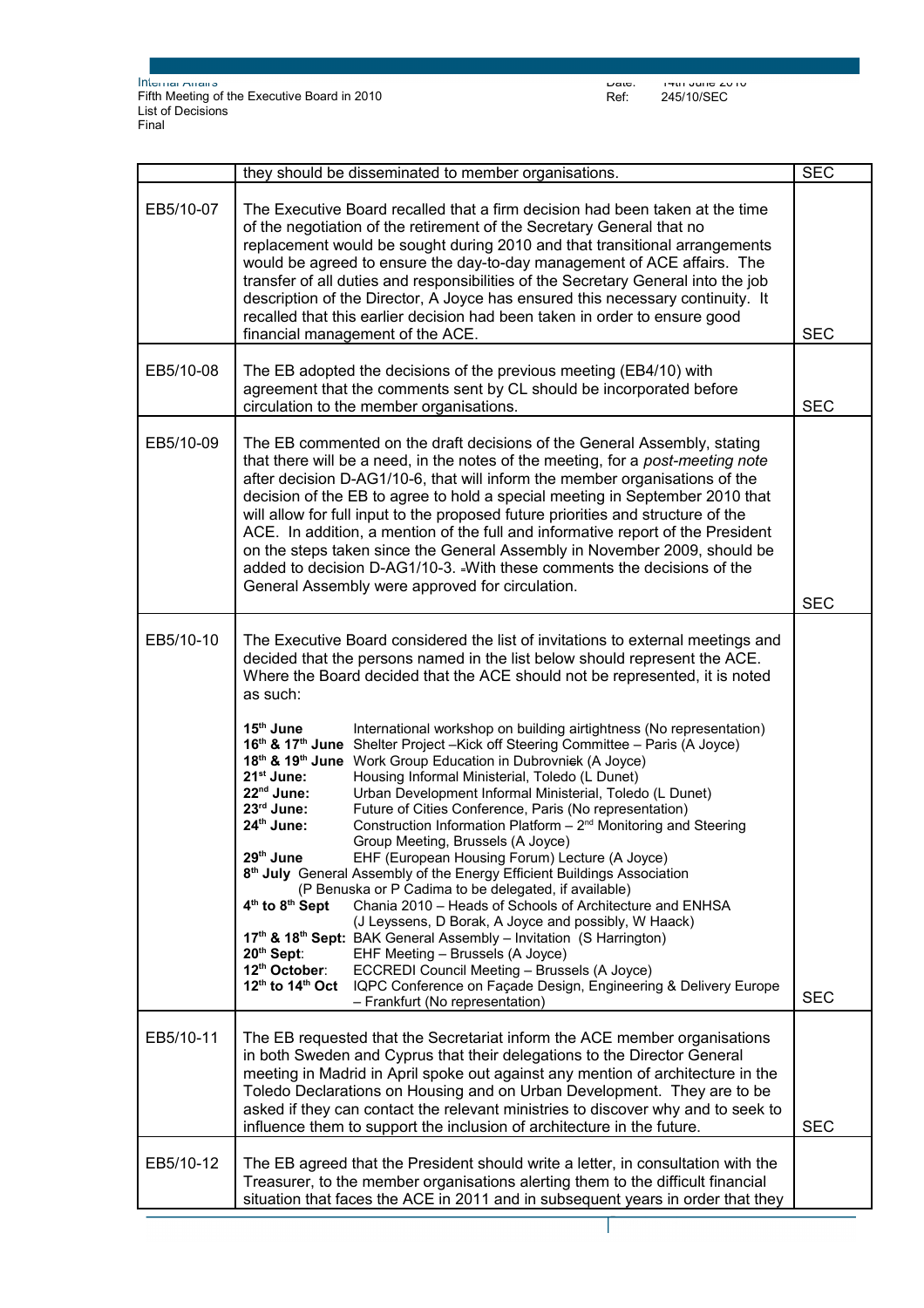Internal Affairs Fifth Meeting of the Executive Board in 2010 List of Decisions Final

|           | might already begin to consider the situation and be more prepared for the<br>debate on the budget for the coming years that will have to take place a the<br>next Finance Committee Meeting.                                                                                                                                                                                                                                                                                                                                                                                                                                                                                                                                                 | <b>SH</b><br>CL<br><b>SEC</b>                                 |
|-----------|-----------------------------------------------------------------------------------------------------------------------------------------------------------------------------------------------------------------------------------------------------------------------------------------------------------------------------------------------------------------------------------------------------------------------------------------------------------------------------------------------------------------------------------------------------------------------------------------------------------------------------------------------------------------------------------------------------------------------------------------------|---------------------------------------------------------------|
| EB5/10-13 | The EB agreed that a sub-group should be formed in order to assess and, if<br>necessary, select the projects that will be exhibited in the exhibition of best<br>examples of sustainable architecture in the European Parliament in the week<br>commencing 29 <sup>th</sup> November 2010. The sub-group will consist of the President,<br>the Vice-President, S Tiganas, D Borak, G Pendl (tbc) and the Director. The<br>Secretariat were also requested to circulate to the full EB the recent call issued<br>to member organisations and an electronic copy of the RIAI criteria for<br>Sustainable Architecture used by it to assess which entry for its annual awards<br>scheme should be given the award for most sustainable building. | <b>SH</b><br>JL<br><b>ST</b><br>DB<br><b>GP</b><br><b>SEC</b> |
| EB5/10-14 | The sub-group noted above is to prepare a detailed letter describing the<br>process for the submission, selection and presentation of the ACE Exhibition,<br>with emphasis on how the School of Architecture from the Catholic University<br>of Louvain-le-Neuve will assist the ACE in cost-effectively producing a high<br>quality exhibition. The letter will be sent to all member organisations before<br>the end of June.                                                                                                                                                                                                                                                                                                               | <b>SH</b><br>JL<br><b>ST</b><br>DB<br><b>GP</b><br><b>SEC</b> |
| EB5/10-15 | The EB accepted the proposal described by Mirza & Nacey as being the only<br>basis on which additional questions could be included in the Sector Study that<br>reflect the interests of the sponsoring partners of the ACE 20 <sup>th</sup> Anniversary<br>events as it will appear on separate web pages and be reported directly and<br>confidentially to the sponsoring partners and not appear in the final version of<br>the report to be delivered to the ACE.                                                                                                                                                                                                                                                                          | JL<br><b>SEC</b>                                              |
| EB5/10-16 | The EB decided to establish a steering group for the 2010 Sector Study to<br>consist of the Treasurer, S Tiganas and the Director. Within the Secretariat, C<br>Andre will be closely involved in the necessary work of the ACE on the<br>preparation and running of the 2010 Sector Study.                                                                                                                                                                                                                                                                                                                                                                                                                                                   | CL<br><b>ST</b><br><b>SEC</b>                                 |
| EB5/10-17 | Following the presentation of the potential benefits to sponsoring partners of<br>the ACE 20 <sup>th</sup> Anniversary Events, the EB confirmed that it had no objection to<br>the proposals presented to it and it noted that a meeting with all confirmed<br>sponsoring partners is scheduled to take place on Tuesday 15 <sup>th</sup> June in<br>Brussels. The EB also requested that a firm commitment and a full payment<br>deadline is agreed with all sponsors to avoid any financial risks to the ACE.                                                                                                                                                                                                                               | <b>ALL</b>                                                    |
| EB5/10-18 | In relation to the ordinary session of the General Assembly that will follow the<br>ACE 20 <sup>th</sup> Events on the 4 <sup>th</sup> December, the EB agreed that it should be<br>scheduled to last from 09h00 to 17h30.                                                                                                                                                                                                                                                                                                                                                                                                                                                                                                                    | <b>SEC</b>                                                    |
| EB5/10-19 | The EB members agreed to consider who they believe should be invited to the<br>ACE 20 <sup>th</sup> Anniversary Events and to share contact details with the Secretariat,<br>which will compile a single consolidated list. To initiate the process, the<br>Secretariat will prepare a first listing and circulate it to the members of the<br>Board.                                                                                                                                                                                                                                                                                                                                                                                         | <b>SEC</b><br><b>ALL</b>                                      |
| EB5/10-20 | The debate in the EB on the relationship between the ACE and the UIA,<br>indicated a strong willingness to strengthen the relationship and especially to<br>identify potential tangible benefits that could be worked for by the two<br>organisations. This could include, for example, the display of the ACE<br>Exhibition on sustainable architecture at the UIA World Congress in Tokyo in<br>2011.                                                                                                                                                                                                                                                                                                                                       | <b>ALL</b><br><b>SEC</b>                                      |
| EB5/10-21 | After careful consideration of the offer of the CSCAE that the ACE take over                                                                                                                                                                                                                                                                                                                                                                                                                                                                                                                                                                                                                                                                  |                                                               |

Page 3 sur 4